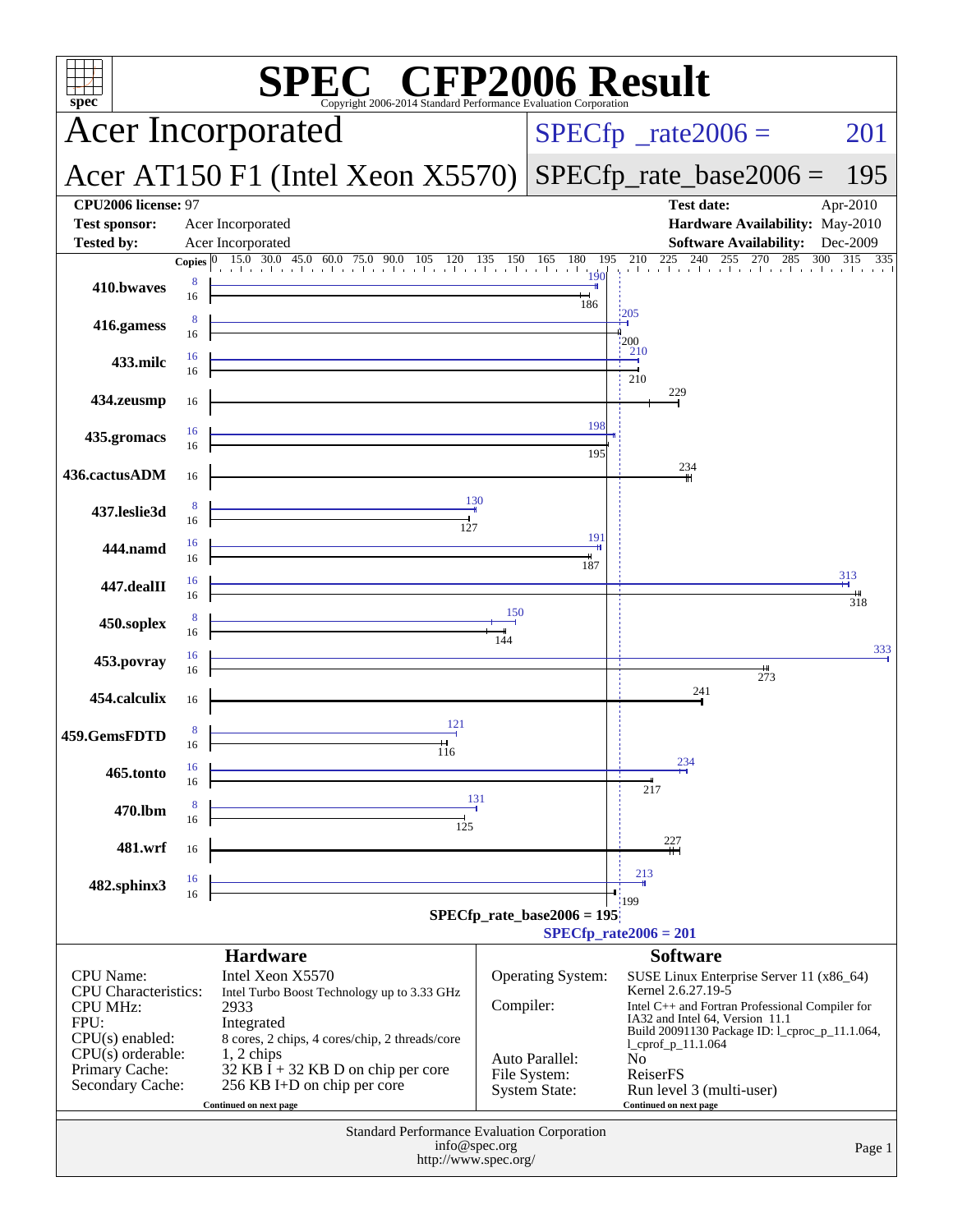| <b>SPEC CFP2006 Result</b><br>Copyright 2006-2014 Standard Performance Evaluation Corporation<br>$spec^*$ |                                                                                                           |                      |                                                            |                                 |  |          |  |  |  |
|-----------------------------------------------------------------------------------------------------------|-----------------------------------------------------------------------------------------------------------|----------------------|------------------------------------------------------------|---------------------------------|--|----------|--|--|--|
|                                                                                                           | <b>Acer Incorporated</b>                                                                                  | $SPECfp\_rate2006 =$ | 201                                                        |                                 |  |          |  |  |  |
| Acer AT150 F1 (Intel Xeon X5570)<br>$SPECfp_rate\_base2006 =$<br>195                                      |                                                                                                           |                      |                                                            |                                 |  |          |  |  |  |
| CPU2006 license: 97                                                                                       |                                                                                                           |                      |                                                            | <b>Test date:</b>               |  | Apr-2010 |  |  |  |
| <b>Test sponsor:</b>                                                                                      | Acer Incorporated                                                                                         |                      |                                                            | Hardware Availability: May-2010 |  |          |  |  |  |
| <b>Tested by:</b>                                                                                         | Acer Incorporated                                                                                         |                      |                                                            | <b>Software Availability:</b>   |  | Dec-2009 |  |  |  |
| L3 Cache:<br>Other Cache:<br>Memory:<br>Disk Subsystem:<br>Other Hardware:                                | 8 MB I+D on chip per chip<br>None<br>24 GB (6 x 4 GB DDR3-1333 RDIMM)<br>1000 GB SATAII, 7200 RPM<br>None |                      | <b>Base Pointers:</b><br>Peak Pointers:<br>Other Software: | 64-bit<br>$32/64$ -bit<br>None  |  |          |  |  |  |
| <b>Results Table</b>                                                                                      |                                                                                                           |                      |                                                            |                                 |  |          |  |  |  |

|                  |               |                |       | <b>Base</b>                                                                                              |       |                |            |               |                |              | <b>Peak</b>    |              |                |              |
|------------------|---------------|----------------|-------|----------------------------------------------------------------------------------------------------------|-------|----------------|------------|---------------|----------------|--------------|----------------|--------------|----------------|--------------|
| <b>Benchmark</b> | <b>Copies</b> | <b>Seconds</b> | Ratio | <b>Seconds</b>                                                                                           | Ratio | <b>Seconds</b> | Ratio      | <b>Copies</b> | <b>Seconds</b> | <b>Ratio</b> | <b>Seconds</b> | <b>Ratio</b> | <b>Seconds</b> | <b>Ratio</b> |
| 410.bwayes       | 16            | 1197           | 182   | 1168                                                                                                     | 186   | 1169           | <b>186</b> | 8             | 573            | <b>190</b>   | 572            | 190          | 576            | 189          |
| 416.gamess       | 16            | 1564           | 200   | 1557                                                                                                     | 201   | 1567           | <b>200</b> | 8             | 765            | 205          | 765            | 205          | 764            | 205          |
| $433$ .milc      | 16            | 700            | 210   | 699                                                                                                      | 210   | 700            | 210        | 16            | 698            | 210          | 700            | 210          | 699            | 210          |
| $434$ . zeusmp   | 16            | 633            | 230   | 675                                                                                                      | 216   | 635            | 229        | 16            | 633            | 230          | 675            | 216          | 635            | 229          |
| 435.gromacs      | 16            | 585            | 195   | 587                                                                                                      | 195   | 587            | 194        | 16            | 578            | 198          | 576            | 198          | 577            | <b>198</b>   |
| 436.cactusADM    | 16            | 810            | 236   | 816                                                                                                      | 234   | 818            | 234        | 16            | 810            | 236          | 816            | 234          | 818            | 234          |
| 437.leslie3d     | 16            | 1183           | 127   | 1185                                                                                                     | 127   | 1186           | 127        | 8             | 580            | 130          | 577            | 130          | 580            | 130          |
| 444.namd         | 16            | 692            | 185   | 687                                                                                                      | 187   | 686            | 187        | 16            | 676            | 190          | 669            | 192          | 671            | <u>191</u>   |
| $447$ .dealII    | 16            | 575            | 318   | 578                                                                                                      | 317   | 574            | 319        | 16            | 584            | 314          | 585            | 313          | 590            | 310          |
| $450$ .soplex    | 16            | 983            | 136   | 927                                                                                                      | 144   | 920            | 145        | 8             | 483            | 138          | 446            | 150          | 446            | 150          |
| 453.povray       | 16            | 313            | 272   | 312                                                                                                      | 273   | 311            | 274        | 16            | 256            | 333          | 256            | 333          | 256            | 333          |
| 454.calculix     | 16            | 546            | 242   | 548                                                                                                      | 241   | 547            | 241        | 16            | 546            | 242          | 548            | 241          | 547            | 241          |
| 459.GemsFDTD     | 16            | 1497           | 113   | 1465                                                                                                     | 116   | 1461           | 116        | 8             | 703            | 121          | 704            | 121          | 703            | 121          |
| $465$ .tonto     | 16            | 726            | 217   | 725                                                                                                      | 217   | 728            | 216        | 16            | 683            | 230          | 674            | 234          | 673            | 234          |
| 470.lbm          | 16            | 1761           | 125   | 1763                                                                                                     | 125   | 1761           | 125        | 8             | 842            | 131          | 843            | 130          | 842            | 131          |
| 481.wrf          | 16            | 776            | 230   | 787                                                                                                      | 227   | 792            | 226        | 16            | 776            | 230          | 787            | 227          | 792            | 226          |
| 482.sphinx3      | 16            | 1573           | 198   | 1571                                                                                                     | 199   | 1568           | 199        | 16            | 1469           | 212          | 1461           | 214          | 1463           | 213          |
|                  |               |                |       | Results appear in the order in which they were run. Bold underlined text indicates a median measurement. |       |                |            |               |                |              |                |              |                |              |

### **[Submit Notes](http://www.spec.org/auto/cpu2006/Docs/result-fields.html#SubmitNotes)**

The config file option 'submit' was used. numactl was used to bind copies to the cores

### **[Operating System Notes](http://www.spec.org/auto/cpu2006/Docs/result-fields.html#OperatingSystemNotes)**

'ulimit -s unlimited' was set for stacksize unlimited

### **[General Notes](http://www.spec.org/auto/cpu2006/Docs/result-fields.html#GeneralNotes)**

Binaries were compiled on SLES 10 with Binutils 2.18.50.0.7.20080502

 This result was measured on the Gateway GT150 F1. The Acer AT150 F1 and Gateway GT150 F1 are electronically equivalent.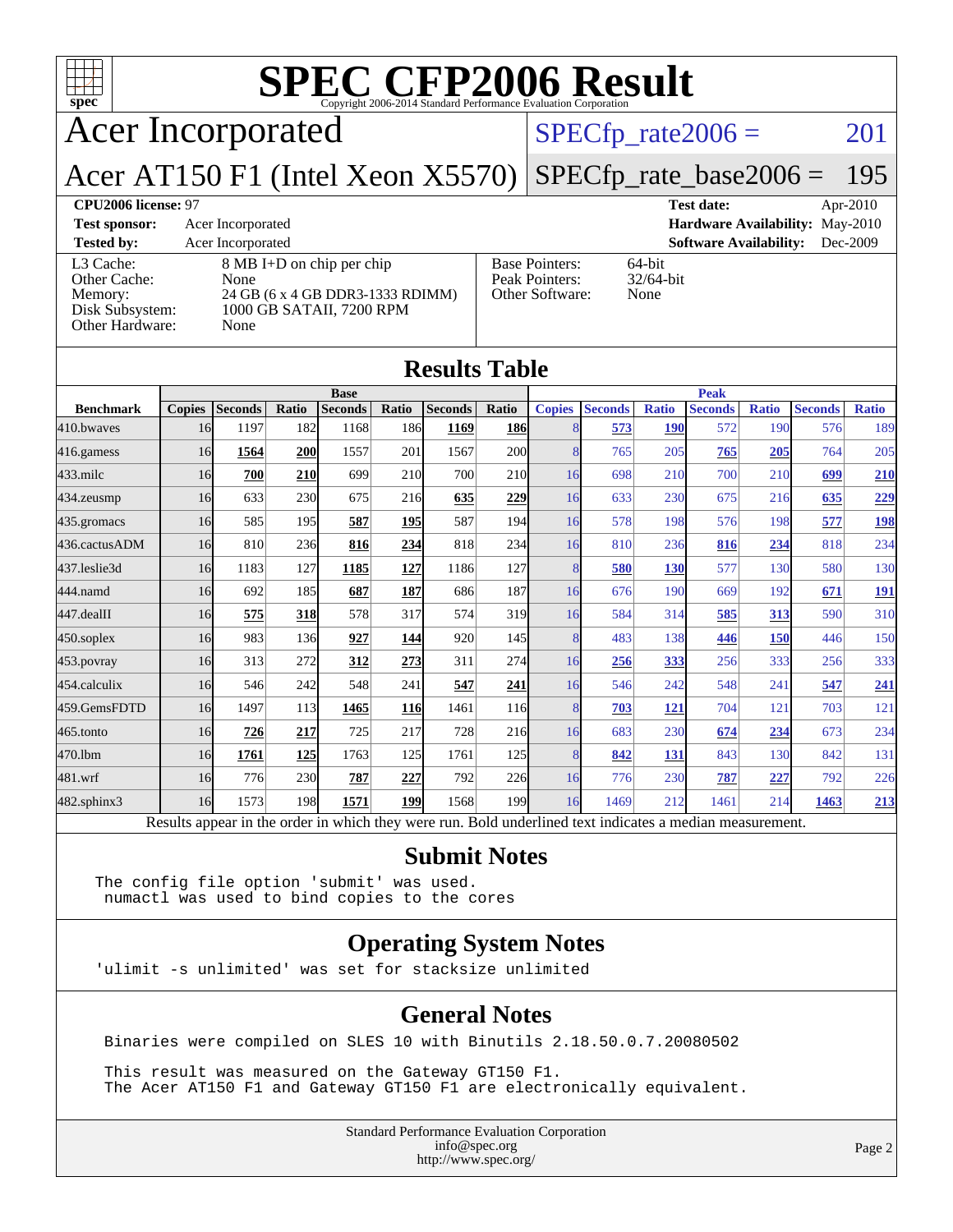

Acer Incorporated

 $SPECTp_rate2006 = 201$ 

Acer AT150 F1 (Intel Xeon X5570) [SPECfp\\_rate\\_base2006 =](http://www.spec.org/auto/cpu2006/Docs/result-fields.html#SPECfpratebase2006) 195

**[CPU2006 license:](http://www.spec.org/auto/cpu2006/Docs/result-fields.html#CPU2006license)** 97 **[Test date:](http://www.spec.org/auto/cpu2006/Docs/result-fields.html#Testdate)** Apr-2010 **[Test sponsor:](http://www.spec.org/auto/cpu2006/Docs/result-fields.html#Testsponsor)** Acer Incorporated **[Hardware Availability:](http://www.spec.org/auto/cpu2006/Docs/result-fields.html#HardwareAvailability)** May-2010 **[Tested by:](http://www.spec.org/auto/cpu2006/Docs/result-fields.html#Testedby)** Acer Incorporated **[Software Availability:](http://www.spec.org/auto/cpu2006/Docs/result-fields.html#SoftwareAvailability)** Dec-2009

### **[Base Compiler Invocation](http://www.spec.org/auto/cpu2006/Docs/result-fields.html#BaseCompilerInvocation)**

[C benchmarks](http://www.spec.org/auto/cpu2006/Docs/result-fields.html#Cbenchmarks): icc  $-m64$ 

[C++ benchmarks:](http://www.spec.org/auto/cpu2006/Docs/result-fields.html#CXXbenchmarks) [icpc -m64](http://www.spec.org/cpu2006/results/res2010q3/cpu2006-20100608-11691.flags.html#user_CXXbase_intel_icpc_64bit_bedb90c1146cab66620883ef4f41a67e)

[Fortran benchmarks](http://www.spec.org/auto/cpu2006/Docs/result-fields.html#Fortranbenchmarks): [ifort -m64](http://www.spec.org/cpu2006/results/res2010q3/cpu2006-20100608-11691.flags.html#user_FCbase_intel_ifort_64bit_ee9d0fb25645d0210d97eb0527dcc06e)

[Benchmarks using both Fortran and C](http://www.spec.org/auto/cpu2006/Docs/result-fields.html#BenchmarksusingbothFortranandC): [icc -m64](http://www.spec.org/cpu2006/results/res2010q3/cpu2006-20100608-11691.flags.html#user_CC_FCbase_intel_icc_64bit_0b7121f5ab7cfabee23d88897260401c) [ifort -m64](http://www.spec.org/cpu2006/results/res2010q3/cpu2006-20100608-11691.flags.html#user_CC_FCbase_intel_ifort_64bit_ee9d0fb25645d0210d97eb0527dcc06e)

### **[Base Portability Flags](http://www.spec.org/auto/cpu2006/Docs/result-fields.html#BasePortabilityFlags)**

| 410.bwaves: -DSPEC CPU LP64                  |                                                                |
|----------------------------------------------|----------------------------------------------------------------|
| 416.gamess: -DSPEC_CPU_LP64                  |                                                                |
| 433.milc: -DSPEC CPU LP64                    |                                                                |
| 434.zeusmp: -DSPEC_CPU_LP64                  |                                                                |
| 435.gromacs: -DSPEC_CPU_LP64 -nofor_main     |                                                                |
| 436.cactusADM: - DSPEC CPU LP64 - nofor main |                                                                |
| 437.leslie3d: -DSPEC CPU LP64                |                                                                |
| 444.namd: -DSPEC CPU LP64                    |                                                                |
| 447.dealII: - DSPEC CPU LP64                 |                                                                |
| 450.soplex: -DSPEC_CPU_LP64                  |                                                                |
| 453.povray: -DSPEC_CPU_LP64                  |                                                                |
| 454.calculix: -DSPEC CPU LP64 -nofor main    |                                                                |
| 459.GemsFDTD: - DSPEC_CPU LP64               |                                                                |
| 465.tonto: - DSPEC CPU LP64                  |                                                                |
| 470.1bm: -DSPEC CPU LP64                     |                                                                |
|                                              | 481.wrf: -DSPEC CPU_LP64 -DSPEC_CPU_CASE_FLAG -DSPEC_CPU_LINUX |
| 482.sphinx3: -DSPEC_CPU_LP64                 |                                                                |
|                                              |                                                                |

### **[Base Optimization Flags](http://www.spec.org/auto/cpu2006/Docs/result-fields.html#BaseOptimizationFlags)**

[C benchmarks](http://www.spec.org/auto/cpu2006/Docs/result-fields.html#Cbenchmarks): [-xSSE4.2](http://www.spec.org/cpu2006/results/res2010q3/cpu2006-20100608-11691.flags.html#user_CCbase_f-xSSE42_f91528193cf0b216347adb8b939d4107) [-ipo](http://www.spec.org/cpu2006/results/res2010q3/cpu2006-20100608-11691.flags.html#user_CCbase_f-ipo) [-O3](http://www.spec.org/cpu2006/results/res2010q3/cpu2006-20100608-11691.flags.html#user_CCbase_f-O3) [-no-prec-div](http://www.spec.org/cpu2006/results/res2010q3/cpu2006-20100608-11691.flags.html#user_CCbase_f-no-prec-div) [-static](http://www.spec.org/cpu2006/results/res2010q3/cpu2006-20100608-11691.flags.html#user_CCbase_f-static) [C++ benchmarks:](http://www.spec.org/auto/cpu2006/Docs/result-fields.html#CXXbenchmarks) [-xSSE4.2](http://www.spec.org/cpu2006/results/res2010q3/cpu2006-20100608-11691.flags.html#user_CXXbase_f-xSSE42_f91528193cf0b216347adb8b939d4107) [-ipo](http://www.spec.org/cpu2006/results/res2010q3/cpu2006-20100608-11691.flags.html#user_CXXbase_f-ipo) [-O3](http://www.spec.org/cpu2006/results/res2010q3/cpu2006-20100608-11691.flags.html#user_CXXbase_f-O3) [-no-prec-div](http://www.spec.org/cpu2006/results/res2010q3/cpu2006-20100608-11691.flags.html#user_CXXbase_f-no-prec-div) [-static](http://www.spec.org/cpu2006/results/res2010q3/cpu2006-20100608-11691.flags.html#user_CXXbase_f-static) [Fortran benchmarks](http://www.spec.org/auto/cpu2006/Docs/result-fields.html#Fortranbenchmarks): [-xSSE4.2](http://www.spec.org/cpu2006/results/res2010q3/cpu2006-20100608-11691.flags.html#user_FCbase_f-xSSE42_f91528193cf0b216347adb8b939d4107) [-ipo](http://www.spec.org/cpu2006/results/res2010q3/cpu2006-20100608-11691.flags.html#user_FCbase_f-ipo) [-O3](http://www.spec.org/cpu2006/results/res2010q3/cpu2006-20100608-11691.flags.html#user_FCbase_f-O3) [-no-prec-div](http://www.spec.org/cpu2006/results/res2010q3/cpu2006-20100608-11691.flags.html#user_FCbase_f-no-prec-div) [-static](http://www.spec.org/cpu2006/results/res2010q3/cpu2006-20100608-11691.flags.html#user_FCbase_f-static)

[Benchmarks using both Fortran and C](http://www.spec.org/auto/cpu2006/Docs/result-fields.html#BenchmarksusingbothFortranandC): [-xSSE4.2](http://www.spec.org/cpu2006/results/res2010q3/cpu2006-20100608-11691.flags.html#user_CC_FCbase_f-xSSE42_f91528193cf0b216347adb8b939d4107) [-ipo](http://www.spec.org/cpu2006/results/res2010q3/cpu2006-20100608-11691.flags.html#user_CC_FCbase_f-ipo) [-O3](http://www.spec.org/cpu2006/results/res2010q3/cpu2006-20100608-11691.flags.html#user_CC_FCbase_f-O3) [-no-prec-div](http://www.spec.org/cpu2006/results/res2010q3/cpu2006-20100608-11691.flags.html#user_CC_FCbase_f-no-prec-div) [-static](http://www.spec.org/cpu2006/results/res2010q3/cpu2006-20100608-11691.flags.html#user_CC_FCbase_f-static)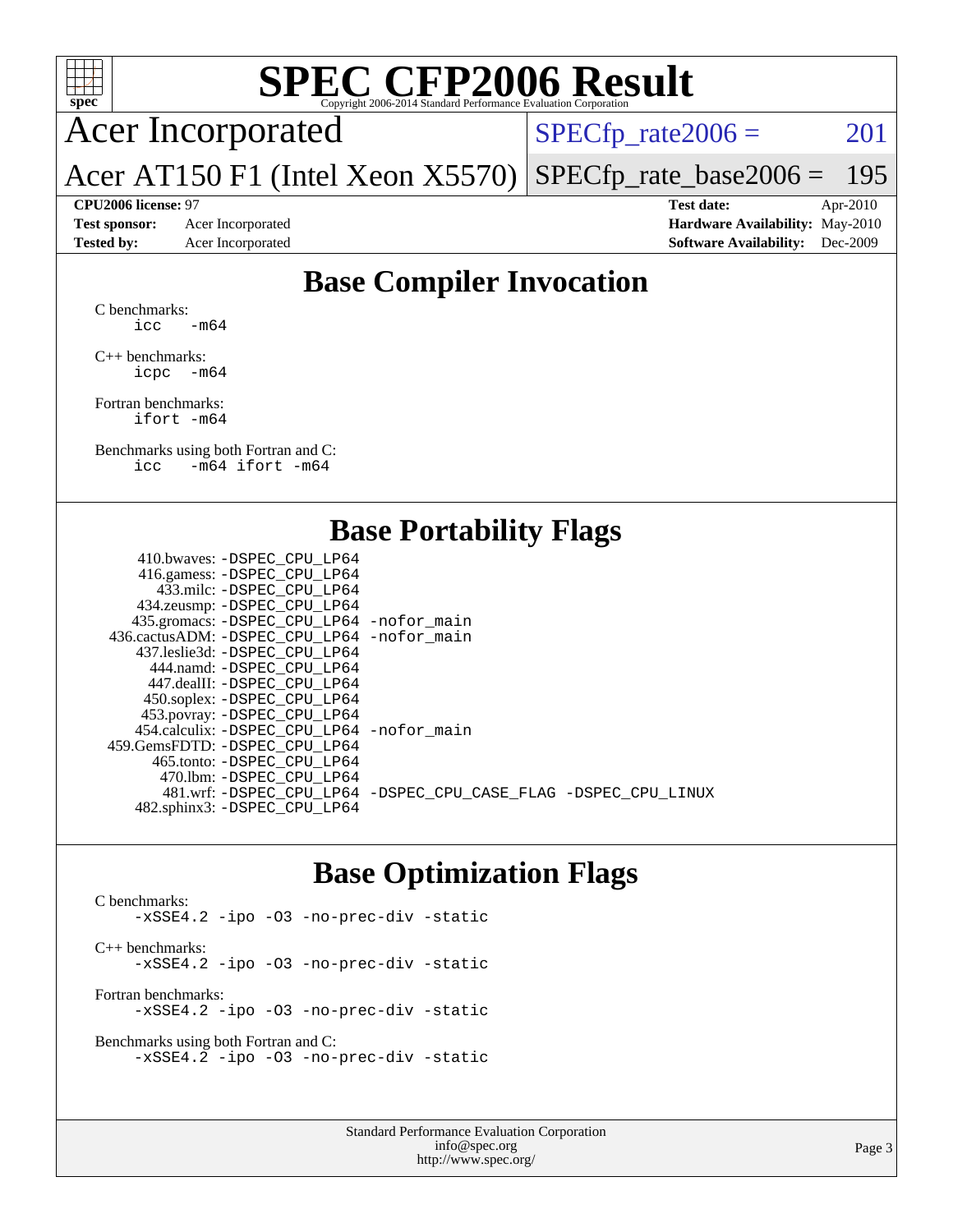

Acer Incorporated

 $SPECTp_rate2006 = 201$ 

Acer AT150 F1 (Intel Xeon X5570) [SPECfp\\_rate\\_base2006 =](http://www.spec.org/auto/cpu2006/Docs/result-fields.html#SPECfpratebase2006) 195

**[CPU2006 license:](http://www.spec.org/auto/cpu2006/Docs/result-fields.html#CPU2006license)** 97 **[Test date:](http://www.spec.org/auto/cpu2006/Docs/result-fields.html#Testdate)** Apr-2010 **[Test sponsor:](http://www.spec.org/auto/cpu2006/Docs/result-fields.html#Testsponsor)** Acer Incorporated **[Hardware Availability:](http://www.spec.org/auto/cpu2006/Docs/result-fields.html#HardwareAvailability)** May-2010 **[Tested by:](http://www.spec.org/auto/cpu2006/Docs/result-fields.html#Testedby)** Acer Incorporated **[Software Availability:](http://www.spec.org/auto/cpu2006/Docs/result-fields.html#SoftwareAvailability)** Dec-2009

## **[Peak Compiler Invocation](http://www.spec.org/auto/cpu2006/Docs/result-fields.html#PeakCompilerInvocation)**

[C benchmarks \(except as noted below\)](http://www.spec.org/auto/cpu2006/Docs/result-fields.html#Cbenchmarksexceptasnotedbelow):  $\text{icc}$   $-\text{m64}$ 

482.sphinx3: [icc -m32](http://www.spec.org/cpu2006/results/res2010q3/cpu2006-20100608-11691.flags.html#user_peakCCLD482_sphinx3_intel_icc_32bit_a6a621f8d50482236b970c6ac5f55f93)

[C++ benchmarks \(except as noted below\):](http://www.spec.org/auto/cpu2006/Docs/result-fields.html#CXXbenchmarksexceptasnotedbelow) [icpc -m64](http://www.spec.org/cpu2006/results/res2010q3/cpu2006-20100608-11691.flags.html#user_CXXpeak_intel_icpc_64bit_bedb90c1146cab66620883ef4f41a67e)

450.soplex: [icpc -m32](http://www.spec.org/cpu2006/results/res2010q3/cpu2006-20100608-11691.flags.html#user_peakCXXLD450_soplex_intel_icpc_32bit_4e5a5ef1a53fd332b3c49e69c3330699)

[Fortran benchmarks](http://www.spec.org/auto/cpu2006/Docs/result-fields.html#Fortranbenchmarks): [ifort -m64](http://www.spec.org/cpu2006/results/res2010q3/cpu2006-20100608-11691.flags.html#user_FCpeak_intel_ifort_64bit_ee9d0fb25645d0210d97eb0527dcc06e)

[Benchmarks using both Fortran and C](http://www.spec.org/auto/cpu2006/Docs/result-fields.html#BenchmarksusingbothFortranandC): [icc -m64](http://www.spec.org/cpu2006/results/res2010q3/cpu2006-20100608-11691.flags.html#user_CC_FCpeak_intel_icc_64bit_0b7121f5ab7cfabee23d88897260401c) [ifort -m64](http://www.spec.org/cpu2006/results/res2010q3/cpu2006-20100608-11691.flags.html#user_CC_FCpeak_intel_ifort_64bit_ee9d0fb25645d0210d97eb0527dcc06e)

### **[Peak Portability Flags](http://www.spec.org/auto/cpu2006/Docs/result-fields.html#PeakPortabilityFlags)**

## **[Peak Optimization Flags](http://www.spec.org/auto/cpu2006/Docs/result-fields.html#PeakOptimizationFlags)**

[C benchmarks](http://www.spec.org/auto/cpu2006/Docs/result-fields.html#Cbenchmarks):

 $433 \text{.}$ milc:  $-xSSE4$ .  $2(\text{pass 2})$  - $\text{prof-gen}(\text{pass 1})$  - $\text{ipo}(\text{pass 2})$  - $03(\text{pass 2})$ [-no-prec-div](http://www.spec.org/cpu2006/results/res2010q3/cpu2006-20100608-11691.flags.html#user_peakPASS2_CFLAGSPASS2_LDFLAGS433_milc_f-no-prec-div)(pass 2) [-static](http://www.spec.org/cpu2006/results/res2010q3/cpu2006-20100608-11691.flags.html#user_peakPASS2_CFLAGSPASS2_LDFLAGS433_milc_f-static)(pass 2) [-prof-use](http://www.spec.org/cpu2006/results/res2010q3/cpu2006-20100608-11691.flags.html#user_peakPASS2_CFLAGSPASS2_LDFLAGS433_milc_prof_use_bccf7792157ff70d64e32fe3e1250b55)(pass 2) [-fno-alias](http://www.spec.org/cpu2006/results/res2010q3/cpu2006-20100608-11691.flags.html#user_peakOPTIMIZE433_milc_f-no-alias_694e77f6c5a51e658e82ccff53a9e63a) [-opt-prefetch](http://www.spec.org/cpu2006/results/res2010q3/cpu2006-20100608-11691.flags.html#user_peakOPTIMIZE433_milc_f-opt-prefetch)

 470.lbm: [-xSSE4.2](http://www.spec.org/cpu2006/results/res2010q3/cpu2006-20100608-11691.flags.html#user_peakPASS2_CFLAGSPASS2_LDFLAGS470_lbm_f-xSSE42_f91528193cf0b216347adb8b939d4107)(pass 2) [-prof-gen](http://www.spec.org/cpu2006/results/res2010q3/cpu2006-20100608-11691.flags.html#user_peakPASS1_CFLAGSPASS1_LDFLAGS470_lbm_prof_gen_e43856698f6ca7b7e442dfd80e94a8fc)(pass 1) [-ipo](http://www.spec.org/cpu2006/results/res2010q3/cpu2006-20100608-11691.flags.html#user_peakPASS2_CFLAGSPASS2_LDFLAGS470_lbm_f-ipo)(pass 2) [-O3](http://www.spec.org/cpu2006/results/res2010q3/cpu2006-20100608-11691.flags.html#user_peakPASS2_CFLAGSPASS2_LDFLAGS470_lbm_f-O3)(pass 2) [-no-prec-div](http://www.spec.org/cpu2006/results/res2010q3/cpu2006-20100608-11691.flags.html#user_peakPASS2_CFLAGSPASS2_LDFLAGS470_lbm_f-no-prec-div)(pass 2) [-static](http://www.spec.org/cpu2006/results/res2010q3/cpu2006-20100608-11691.flags.html#user_peakPASS2_CFLAGSPASS2_LDFLAGS470_lbm_f-static)(pass 2) [-prof-use](http://www.spec.org/cpu2006/results/res2010q3/cpu2006-20100608-11691.flags.html#user_peakPASS2_CFLAGSPASS2_LDFLAGS470_lbm_prof_use_bccf7792157ff70d64e32fe3e1250b55)(pass 2) [-opt-malloc-options=3](http://www.spec.org/cpu2006/results/res2010q3/cpu2006-20100608-11691.flags.html#user_peakOPTIMIZE470_lbm_f-opt-malloc-options_13ab9b803cf986b4ee62f0a5998c2238) [-ansi-alias](http://www.spec.org/cpu2006/results/res2010q3/cpu2006-20100608-11691.flags.html#user_peakOPTIMIZE470_lbm_f-ansi-alias) [-auto-ilp32](http://www.spec.org/cpu2006/results/res2010q3/cpu2006-20100608-11691.flags.html#user_peakCOPTIMIZE470_lbm_f-auto-ilp32)

Continued on next page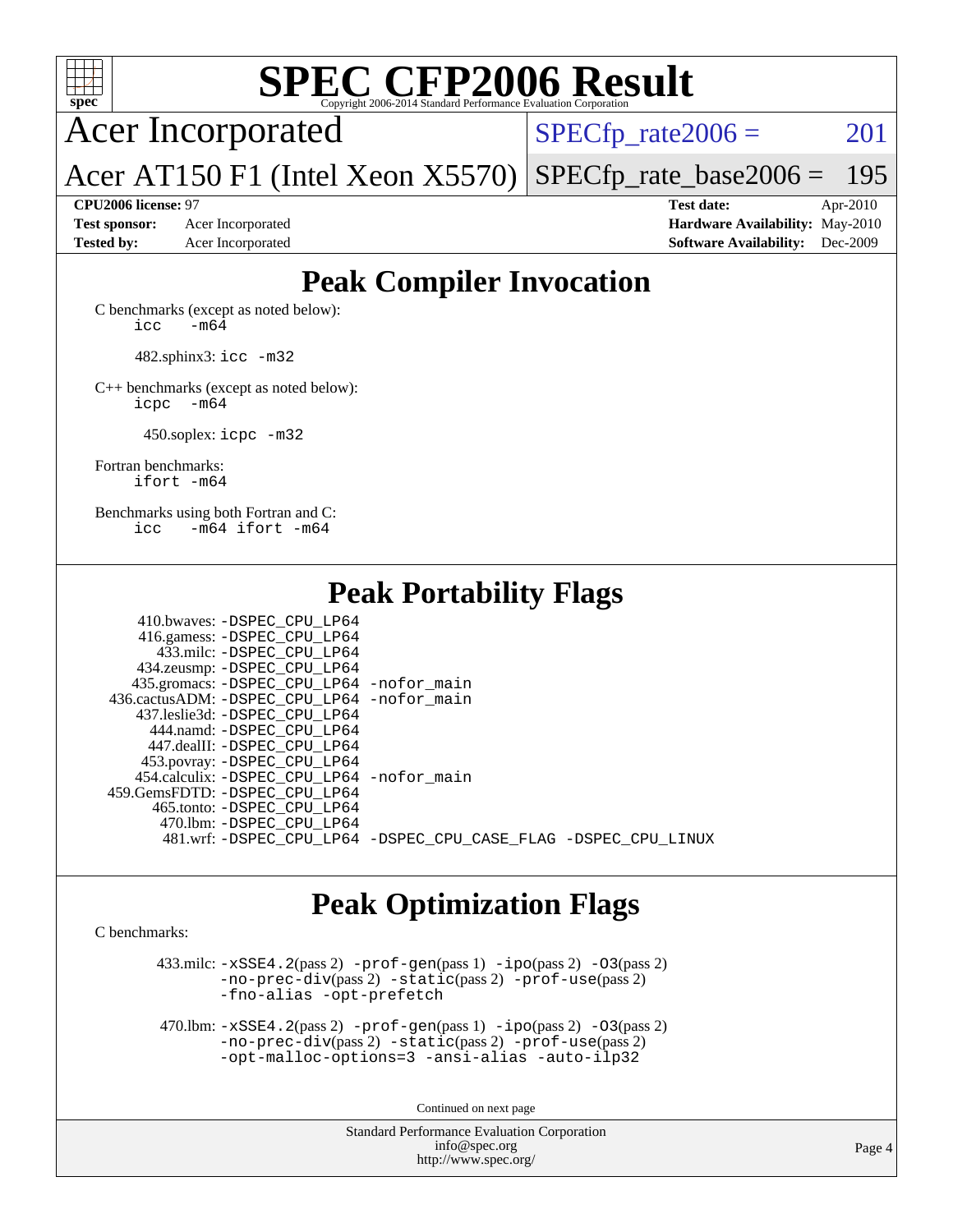

Acer Incorporated

 $SPECTp_rate2006 = 201$ 

Acer AT150 F1 (Intel Xeon X5570) [SPECfp\\_rate\\_base2006 =](http://www.spec.org/auto/cpu2006/Docs/result-fields.html#SPECfpratebase2006) 195

**[Test sponsor:](http://www.spec.org/auto/cpu2006/Docs/result-fields.html#Testsponsor)** Acer Incorporated **[Hardware Availability:](http://www.spec.org/auto/cpu2006/Docs/result-fields.html#HardwareAvailability)** May-2010 **[Tested by:](http://www.spec.org/auto/cpu2006/Docs/result-fields.html#Testedby)** Acer Incorporated **[Software Availability:](http://www.spec.org/auto/cpu2006/Docs/result-fields.html#SoftwareAvailability)** Dec-2009

**[CPU2006 license:](http://www.spec.org/auto/cpu2006/Docs/result-fields.html#CPU2006license)** 97 **[Test date:](http://www.spec.org/auto/cpu2006/Docs/result-fields.html#Testdate)** Apr-2010

## **[Peak Optimization Flags \(Continued\)](http://www.spec.org/auto/cpu2006/Docs/result-fields.html#PeakOptimizationFlags)**

 482.sphinx3: [-xSSE4.2](http://www.spec.org/cpu2006/results/res2010q3/cpu2006-20100608-11691.flags.html#user_peakOPTIMIZE482_sphinx3_f-xSSE42_f91528193cf0b216347adb8b939d4107) [-ipo](http://www.spec.org/cpu2006/results/res2010q3/cpu2006-20100608-11691.flags.html#user_peakOPTIMIZE482_sphinx3_f-ipo) [-O3](http://www.spec.org/cpu2006/results/res2010q3/cpu2006-20100608-11691.flags.html#user_peakOPTIMIZE482_sphinx3_f-O3) [-no-prec-div](http://www.spec.org/cpu2006/results/res2010q3/cpu2006-20100608-11691.flags.html#user_peakOPTIMIZE482_sphinx3_f-no-prec-div) [-static](http://www.spec.org/cpu2006/results/res2010q3/cpu2006-20100608-11691.flags.html#user_peakOPTIMIZE482_sphinx3_f-static) [-unroll2](http://www.spec.org/cpu2006/results/res2010q3/cpu2006-20100608-11691.flags.html#user_peakCOPTIMIZE482_sphinx3_f-unroll_784dae83bebfb236979b41d2422d7ec2) [C++ benchmarks:](http://www.spec.org/auto/cpu2006/Docs/result-fields.html#CXXbenchmarks) 444.namd:  $-xSSE4$ . 2(pass 2)  $-prof-gen(pass 1) -ipo(pass 2) -O3(pass 2)$  $-prof-gen(pass 1) -ipo(pass 2) -O3(pass 2)$  $-prof-gen(pass 1) -ipo(pass 2) -O3(pass 2)$  $-prof-gen(pass 1) -ipo(pass 2) -O3(pass 2)$  $-prof-gen(pass 1) -ipo(pass 2) -O3(pass 2)$  $-prof-gen(pass 1) -ipo(pass 2) -O3(pass 2)$ [-no-prec-div](http://www.spec.org/cpu2006/results/res2010q3/cpu2006-20100608-11691.flags.html#user_peakPASS2_CXXFLAGSPASS2_LDFLAGS444_namd_f-no-prec-div)(pass 2) [-static](http://www.spec.org/cpu2006/results/res2010q3/cpu2006-20100608-11691.flags.html#user_peakPASS2_CXXFLAGSPASS2_LDFLAGS444_namd_f-static)(pass 2) [-prof-use](http://www.spec.org/cpu2006/results/res2010q3/cpu2006-20100608-11691.flags.html#user_peakPASS2_CXXFLAGSPASS2_LDFLAGS444_namd_prof_use_bccf7792157ff70d64e32fe3e1250b55)(pass 2) [-fno-alias](http://www.spec.org/cpu2006/results/res2010q3/cpu2006-20100608-11691.flags.html#user_peakCXXOPTIMIZE444_namd_f-no-alias_694e77f6c5a51e658e82ccff53a9e63a) [-auto-ilp32](http://www.spec.org/cpu2006/results/res2010q3/cpu2006-20100608-11691.flags.html#user_peakCXXOPTIMIZE444_namd_f-auto-ilp32) 447.dealII: [-xSSE4.2](http://www.spec.org/cpu2006/results/res2010q3/cpu2006-20100608-11691.flags.html#user_peakPASS2_CXXFLAGSPASS2_LDFLAGS447_dealII_f-xSSE42_f91528193cf0b216347adb8b939d4107)(pass 2) [-prof-gen](http://www.spec.org/cpu2006/results/res2010q3/cpu2006-20100608-11691.flags.html#user_peakPASS1_CXXFLAGSPASS1_LDFLAGS447_dealII_prof_gen_e43856698f6ca7b7e442dfd80e94a8fc)(pass 1) [-ipo](http://www.spec.org/cpu2006/results/res2010q3/cpu2006-20100608-11691.flags.html#user_peakPASS2_CXXFLAGSPASS2_LDFLAGS447_dealII_f-ipo)(pass 2) [-O3](http://www.spec.org/cpu2006/results/res2010q3/cpu2006-20100608-11691.flags.html#user_peakPASS2_CXXFLAGSPASS2_LDFLAGS447_dealII_f-O3)(pass 2) [-no-prec-div](http://www.spec.org/cpu2006/results/res2010q3/cpu2006-20100608-11691.flags.html#user_peakPASS2_CXXFLAGSPASS2_LDFLAGS447_dealII_f-no-prec-div)(pass 2) [-static](http://www.spec.org/cpu2006/results/res2010q3/cpu2006-20100608-11691.flags.html#user_peakPASS2_CXXFLAGSPASS2_LDFLAGS447_dealII_f-static)(pass 2) [-prof-use](http://www.spec.org/cpu2006/results/res2010q3/cpu2006-20100608-11691.flags.html#user_peakPASS2_CXXFLAGSPASS2_LDFLAGS447_dealII_prof_use_bccf7792157ff70d64e32fe3e1250b55)(pass 2) [-unroll2](http://www.spec.org/cpu2006/results/res2010q3/cpu2006-20100608-11691.flags.html#user_peakCXXOPTIMIZE447_dealII_f-unroll_784dae83bebfb236979b41d2422d7ec2) [-ansi-alias](http://www.spec.org/cpu2006/results/res2010q3/cpu2006-20100608-11691.flags.html#user_peakCXXOPTIMIZE447_dealII_f-ansi-alias) [-scalar-rep-](http://www.spec.org/cpu2006/results/res2010q3/cpu2006-20100608-11691.flags.html#user_peakCXXOPTIMIZE447_dealII_f-disablescalarrep_abbcad04450fb118e4809c81d83c8a1d)  $450.\text{soplex: } -x\text{SSE4}.2(\text{pass 2}) -\text{prof-gen}(\text{pass 1}) - \text{ipo}(\text{pass 2}) -03(\text{pass 2})$ [-no-prec-div](http://www.spec.org/cpu2006/results/res2010q3/cpu2006-20100608-11691.flags.html#user_peakPASS2_CXXFLAGSPASS2_LDFLAGS450_soplex_f-no-prec-div)(pass 2) [-static](http://www.spec.org/cpu2006/results/res2010q3/cpu2006-20100608-11691.flags.html#user_peakPASS2_CXXFLAGSPASS2_LDFLAGS450_soplex_f-static)(pass 2) [-prof-use](http://www.spec.org/cpu2006/results/res2010q3/cpu2006-20100608-11691.flags.html#user_peakPASS2_CXXFLAGSPASS2_LDFLAGS450_soplex_prof_use_bccf7792157ff70d64e32fe3e1250b55)(pass 2) [-opt-malloc-options=3](http://www.spec.org/cpu2006/results/res2010q3/cpu2006-20100608-11691.flags.html#user_peakOPTIMIZE450_soplex_f-opt-malloc-options_13ab9b803cf986b4ee62f0a5998c2238) 453.povray: [-xSSE4.2](http://www.spec.org/cpu2006/results/res2010q3/cpu2006-20100608-11691.flags.html#user_peakPASS2_CXXFLAGSPASS2_LDFLAGS453_povray_f-xSSE42_f91528193cf0b216347adb8b939d4107)(pass 2) [-prof-gen](http://www.spec.org/cpu2006/results/res2010q3/cpu2006-20100608-11691.flags.html#user_peakPASS1_CXXFLAGSPASS1_LDFLAGS453_povray_prof_gen_e43856698f6ca7b7e442dfd80e94a8fc)(pass 1) [-ipo](http://www.spec.org/cpu2006/results/res2010q3/cpu2006-20100608-11691.flags.html#user_peakPASS2_CXXFLAGSPASS2_LDFLAGS453_povray_f-ipo)(pass 2) [-O3](http://www.spec.org/cpu2006/results/res2010q3/cpu2006-20100608-11691.flags.html#user_peakPASS2_CXXFLAGSPASS2_LDFLAGS453_povray_f-O3)(pass 2) [-no-prec-div](http://www.spec.org/cpu2006/results/res2010q3/cpu2006-20100608-11691.flags.html#user_peakPASS2_CXXFLAGSPASS2_LDFLAGS453_povray_f-no-prec-div)(pass 2) [-static](http://www.spec.org/cpu2006/results/res2010q3/cpu2006-20100608-11691.flags.html#user_peakPASS2_CXXFLAGSPASS2_LDFLAGS453_povray_f-static)(pass 2) [-prof-use](http://www.spec.org/cpu2006/results/res2010q3/cpu2006-20100608-11691.flags.html#user_peakPASS2_CXXFLAGSPASS2_LDFLAGS453_povray_prof_use_bccf7792157ff70d64e32fe3e1250b55)(pass 2) [-unroll4](http://www.spec.org/cpu2006/results/res2010q3/cpu2006-20100608-11691.flags.html#user_peakCXXOPTIMIZE453_povray_f-unroll_4e5e4ed65b7fd20bdcd365bec371b81f) [-ansi-alias](http://www.spec.org/cpu2006/results/res2010q3/cpu2006-20100608-11691.flags.html#user_peakCXXOPTIMIZE453_povray_f-ansi-alias) [Fortran benchmarks](http://www.spec.org/auto/cpu2006/Docs/result-fields.html#Fortranbenchmarks): 410.bwaves: [-xSSE4.2](http://www.spec.org/cpu2006/results/res2010q3/cpu2006-20100608-11691.flags.html#user_peakOPTIMIZE410_bwaves_f-xSSE42_f91528193cf0b216347adb8b939d4107) [-ipo](http://www.spec.org/cpu2006/results/res2010q3/cpu2006-20100608-11691.flags.html#user_peakOPTIMIZE410_bwaves_f-ipo) [-O3](http://www.spec.org/cpu2006/results/res2010q3/cpu2006-20100608-11691.flags.html#user_peakOPTIMIZE410_bwaves_f-O3) [-no-prec-div](http://www.spec.org/cpu2006/results/res2010q3/cpu2006-20100608-11691.flags.html#user_peakOPTIMIZE410_bwaves_f-no-prec-div) [-static](http://www.spec.org/cpu2006/results/res2010q3/cpu2006-20100608-11691.flags.html#user_peakOPTIMIZE410_bwaves_f-static) [-opt-prefetch](http://www.spec.org/cpu2006/results/res2010q3/cpu2006-20100608-11691.flags.html#user_peakOPTIMIZE410_bwaves_f-opt-prefetch) 416.gamess: [-xSSE4.2](http://www.spec.org/cpu2006/results/res2010q3/cpu2006-20100608-11691.flags.html#user_peakPASS2_FFLAGSPASS2_LDFLAGS416_gamess_f-xSSE42_f91528193cf0b216347adb8b939d4107)(pass 2) [-prof-gen](http://www.spec.org/cpu2006/results/res2010q3/cpu2006-20100608-11691.flags.html#user_peakPASS1_FFLAGSPASS1_LDFLAGS416_gamess_prof_gen_e43856698f6ca7b7e442dfd80e94a8fc)(pass 1) [-ipo](http://www.spec.org/cpu2006/results/res2010q3/cpu2006-20100608-11691.flags.html#user_peakPASS2_FFLAGSPASS2_LDFLAGS416_gamess_f-ipo)(pass 2) [-O3](http://www.spec.org/cpu2006/results/res2010q3/cpu2006-20100608-11691.flags.html#user_peakPASS2_FFLAGSPASS2_LDFLAGS416_gamess_f-O3)(pass 2) [-no-prec-div](http://www.spec.org/cpu2006/results/res2010q3/cpu2006-20100608-11691.flags.html#user_peakPASS2_FFLAGSPASS2_LDFLAGS416_gamess_f-no-prec-div)(pass 2) [-static](http://www.spec.org/cpu2006/results/res2010q3/cpu2006-20100608-11691.flags.html#user_peakPASS2_FFLAGSPASS2_LDFLAGS416_gamess_f-static)(pass 2) [-prof-use](http://www.spec.org/cpu2006/results/res2010q3/cpu2006-20100608-11691.flags.html#user_peakPASS2_FFLAGSPASS2_LDFLAGS416_gamess_prof_use_bccf7792157ff70d64e32fe3e1250b55)(pass 2) [-unroll2](http://www.spec.org/cpu2006/results/res2010q3/cpu2006-20100608-11691.flags.html#user_peakOPTIMIZE416_gamess_f-unroll_784dae83bebfb236979b41d2422d7ec2) [-Ob0](http://www.spec.org/cpu2006/results/res2010q3/cpu2006-20100608-11691.flags.html#user_peakOPTIMIZE416_gamess_f-Ob_n_fbe6f6428adb7d4b74b1e99bb2444c2d) [-ansi-alias](http://www.spec.org/cpu2006/results/res2010q3/cpu2006-20100608-11691.flags.html#user_peakOPTIMIZE416_gamess_f-ansi-alias) [-scalar-rep-](http://www.spec.org/cpu2006/results/res2010q3/cpu2006-20100608-11691.flags.html#user_peakOPTIMIZE416_gamess_f-disablescalarrep_abbcad04450fb118e4809c81d83c8a1d) 434.zeusmp: basepeak = yes 437.leslie3d: [-xSSE4.2](http://www.spec.org/cpu2006/results/res2010q3/cpu2006-20100608-11691.flags.html#user_peakOPTIMIZE437_leslie3d_f-xSSE42_f91528193cf0b216347adb8b939d4107) [-ipo](http://www.spec.org/cpu2006/results/res2010q3/cpu2006-20100608-11691.flags.html#user_peakOPTIMIZE437_leslie3d_f-ipo) [-O3](http://www.spec.org/cpu2006/results/res2010q3/cpu2006-20100608-11691.flags.html#user_peakOPTIMIZE437_leslie3d_f-O3) [-no-prec-div](http://www.spec.org/cpu2006/results/res2010q3/cpu2006-20100608-11691.flags.html#user_peakOPTIMIZE437_leslie3d_f-no-prec-div) [-static](http://www.spec.org/cpu2006/results/res2010q3/cpu2006-20100608-11691.flags.html#user_peakOPTIMIZE437_leslie3d_f-static)  $459.GemsFDTD: -xSSE4.2(pass 2) -prof-qen(pass 1) -ipo(pass 2) -O3(pass 2)$  $459.GemsFDTD: -xSSE4.2(pass 2) -prof-qen(pass 1) -ipo(pass 2) -O3(pass 2)$  $459.GemsFDTD: -xSSE4.2(pass 2) -prof-qen(pass 1) -ipo(pass 2) -O3(pass 2)$  $459.GemsFDTD: -xSSE4.2(pass 2) -prof-qen(pass 1) -ipo(pass 2) -O3(pass 2)$  $459.GemsFDTD: -xSSE4.2(pass 2) -prof-qen(pass 1) -ipo(pass 2) -O3(pass 2)$  $459.GemsFDTD: -xSSE4.2(pass 2) -prof-qen(pass 1) -ipo(pass 2) -O3(pass 2)$  $459.GemsFDTD: -xSSE4.2(pass 2) -prof-qen(pass 1) -ipo(pass 2) -O3(pass 2)$ [-no-prec-div](http://www.spec.org/cpu2006/results/res2010q3/cpu2006-20100608-11691.flags.html#user_peakPASS2_FFLAGSPASS2_LDFLAGS459_GemsFDTD_f-no-prec-div)(pass 2) [-static](http://www.spec.org/cpu2006/results/res2010q3/cpu2006-20100608-11691.flags.html#user_peakPASS2_FFLAGSPASS2_LDFLAGS459_GemsFDTD_f-static)(pass 2) [-prof-use](http://www.spec.org/cpu2006/results/res2010q3/cpu2006-20100608-11691.flags.html#user_peakPASS2_FFLAGSPASS2_LDFLAGS459_GemsFDTD_prof_use_bccf7792157ff70d64e32fe3e1250b55)(pass 2) [-unroll2](http://www.spec.org/cpu2006/results/res2010q3/cpu2006-20100608-11691.flags.html#user_peakOPTIMIZE459_GemsFDTD_f-unroll_784dae83bebfb236979b41d2422d7ec2) [-Ob0](http://www.spec.org/cpu2006/results/res2010q3/cpu2006-20100608-11691.flags.html#user_peakOPTIMIZE459_GemsFDTD_f-Ob_n_fbe6f6428adb7d4b74b1e99bb2444c2d) 465.tonto: [-xSSE4.2](http://www.spec.org/cpu2006/results/res2010q3/cpu2006-20100608-11691.flags.html#user_peakPASS2_FFLAGSPASS2_LDFLAGS465_tonto_f-xSSE42_f91528193cf0b216347adb8b939d4107)(pass 2) [-prof-gen](http://www.spec.org/cpu2006/results/res2010q3/cpu2006-20100608-11691.flags.html#user_peakPASS1_FFLAGSPASS1_LDFLAGS465_tonto_prof_gen_e43856698f6ca7b7e442dfd80e94a8fc)(pass 1) [-ipo](http://www.spec.org/cpu2006/results/res2010q3/cpu2006-20100608-11691.flags.html#user_peakPASS2_FFLAGSPASS2_LDFLAGS465_tonto_f-ipo)(pass 2) [-O3](http://www.spec.org/cpu2006/results/res2010q3/cpu2006-20100608-11691.flags.html#user_peakPASS2_FFLAGSPASS2_LDFLAGS465_tonto_f-O3)(pass 2) [-no-prec-div](http://www.spec.org/cpu2006/results/res2010q3/cpu2006-20100608-11691.flags.html#user_peakPASS2_FFLAGSPASS2_LDFLAGS465_tonto_f-no-prec-div)(pass 2) [-static](http://www.spec.org/cpu2006/results/res2010q3/cpu2006-20100608-11691.flags.html#user_peakPASS2_FFLAGSPASS2_LDFLAGS465_tonto_f-static)(pass 2) [-prof-use](http://www.spec.org/cpu2006/results/res2010q3/cpu2006-20100608-11691.flags.html#user_peakPASS2_FFLAGSPASS2_LDFLAGS465_tonto_prof_use_bccf7792157ff70d64e32fe3e1250b55)(pass 2) [-unroll4](http://www.spec.org/cpu2006/results/res2010q3/cpu2006-20100608-11691.flags.html#user_peakOPTIMIZE465_tonto_f-unroll_4e5e4ed65b7fd20bdcd365bec371b81f) [-auto](http://www.spec.org/cpu2006/results/res2010q3/cpu2006-20100608-11691.flags.html#user_peakOPTIMIZE465_tonto_f-auto) [-inline-calloc](http://www.spec.org/cpu2006/results/res2010q3/cpu2006-20100608-11691.flags.html#user_peakOPTIMIZE465_tonto_f-inline-calloc) [-opt-malloc-options=3](http://www.spec.org/cpu2006/results/res2010q3/cpu2006-20100608-11691.flags.html#user_peakOPTIMIZE465_tonto_f-opt-malloc-options_13ab9b803cf986b4ee62f0a5998c2238) [Benchmarks using both Fortran and C](http://www.spec.org/auto/cpu2006/Docs/result-fields.html#BenchmarksusingbothFortranandC):  $435.\text{gromacs: } -xSSE4.2(\text{pass 2}) -\text{prof-gen}(\text{pass 1}) - \text{ipo}(\text{pass 2}) -03(\text{pass 2})$  $435.\text{gromacs: } -xSSE4.2(\text{pass 2}) -\text{prof-gen}(\text{pass 1}) - \text{ipo}(\text{pass 2}) -03(\text{pass 2})$  $435.\text{gromacs: } -xSSE4.2(\text{pass 2}) -\text{prof-gen}(\text{pass 1}) - \text{ipo}(\text{pass 2}) -03(\text{pass 2})$ [-no-prec-div](http://www.spec.org/cpu2006/results/res2010q3/cpu2006-20100608-11691.flags.html#user_peakPASS2_CFLAGSPASS2_FFLAGSPASS2_LDFLAGS435_gromacs_f-no-prec-div)(pass 2) [-static](http://www.spec.org/cpu2006/results/res2010q3/cpu2006-20100608-11691.flags.html#user_peakPASS2_CFLAGSPASS2_FFLAGSPASS2_LDFLAGS435_gromacs_f-static)(pass 2) [-prof-use](http://www.spec.org/cpu2006/results/res2010q3/cpu2006-20100608-11691.flags.html#user_peakPASS2_CFLAGSPASS2_FFLAGSPASS2_LDFLAGS435_gromacs_prof_use_bccf7792157ff70d64e32fe3e1250b55)(pass 2) [-opt-prefetch](http://www.spec.org/cpu2006/results/res2010q3/cpu2006-20100608-11691.flags.html#user_peakOPTIMIZE435_gromacs_f-opt-prefetch) [-auto-ilp32](http://www.spec.org/cpu2006/results/res2010q3/cpu2006-20100608-11691.flags.html#user_peakCOPTIMIZE435_gromacs_f-auto-ilp32)  $436.cactusADM:basepeak = yes$  $454$ .calculix: basepeak = yes Continued on next page